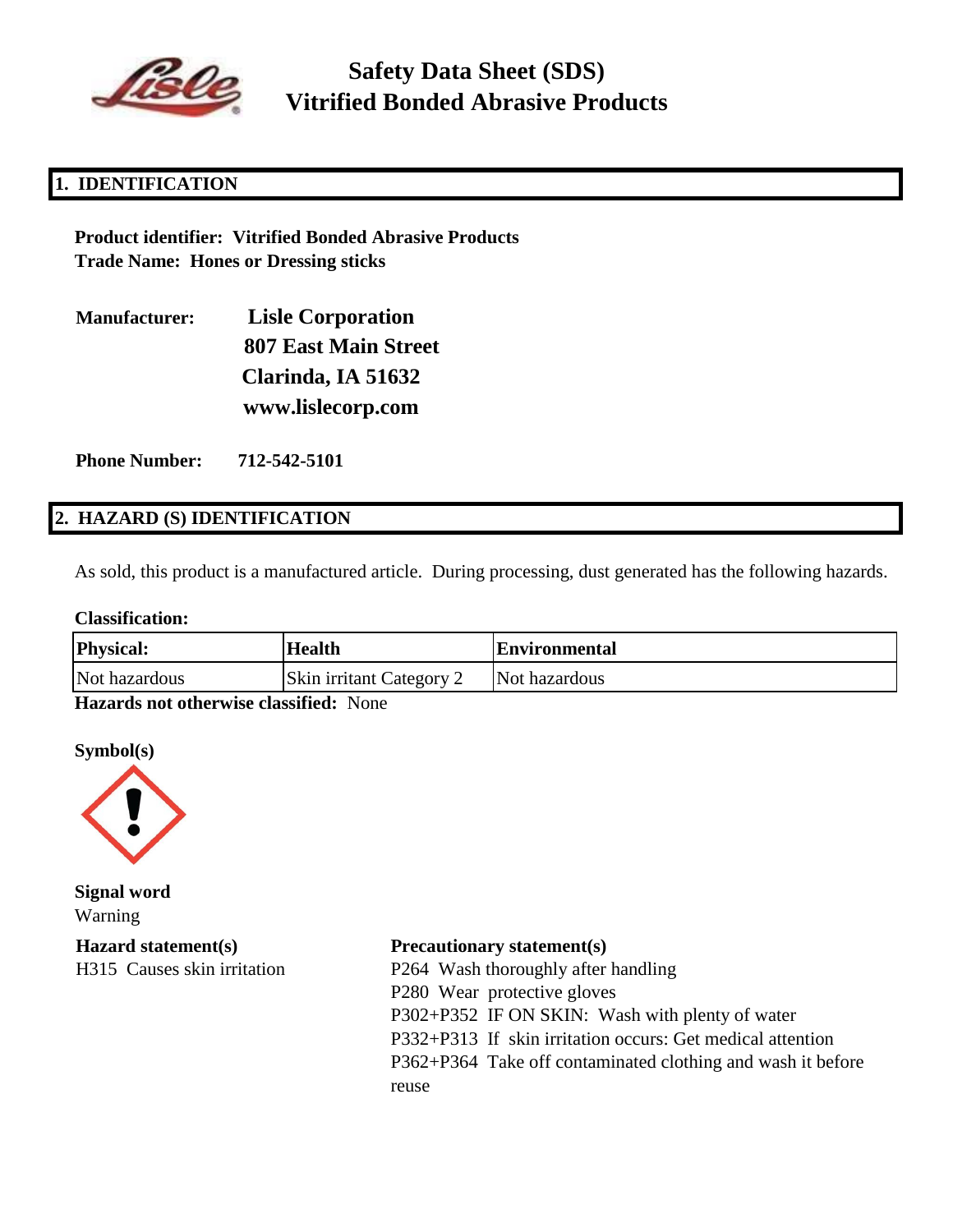## **3. COMPOSITION / INFORMATION ON INGREDIENTS**

**Mixtures:**

| <b>Chemical name</b>            | $CAS \#$       | <b>Concentration</b> |
|---------------------------------|----------------|----------------------|
| <b>Silicon Carbide</b>          | 1344-28-1      | ≤95%                 |
| <b>Glass or Glass Porcelain</b> | $409 - 21 - 2$ | ≤40%                 |

**The specific percentage (concentration) of composition has been withheld as a trade secret.**

### **4. FIRST-AID MEASURES**

**Inhalation:** If exposed to dust from grinding: Remove victim to fresh air and keep at rest in a position comfortable for breathing. Get immediate medical attention if breathing is difficult.

**Skin contact:** Was dust from skin with soap and water for several minutes. If irritation occurs, get medical attention. Launder contaminated clothing before reuse.

**Eye contact:** Do not rub. Flush eyes thoroughly with plenty of water, holding open eyelids. Get medical attention if irritation persists. Obtain immediate medical attention for foreign body in the eye.

**Ingestion:** If grinding dust is swallowed, seek medical attention.

**Most important symptoms/effects, acute and delayed:** Contact with dust may cause eye and skin irritation.

**Indication of immediate medical attention and special treatment, if necessary:** Immediate medical attention is generally not required.

## **5. FIRE-FIGHTING MEASURES**

**Suitable (and unsuitable) extinguishing media:** Use any media that is appropriate for the surrounding fire.

**Specific hazards arising from the chemical:** This product is not combustible; however, consideration must be given to the potential fire or explosion hazards from the base material being processed. Many material create flammable or explosive dusts or turning when machined or ground.

**Special protective equipment and precautions for fire-fighters:** Immediate medical attention is generally not required.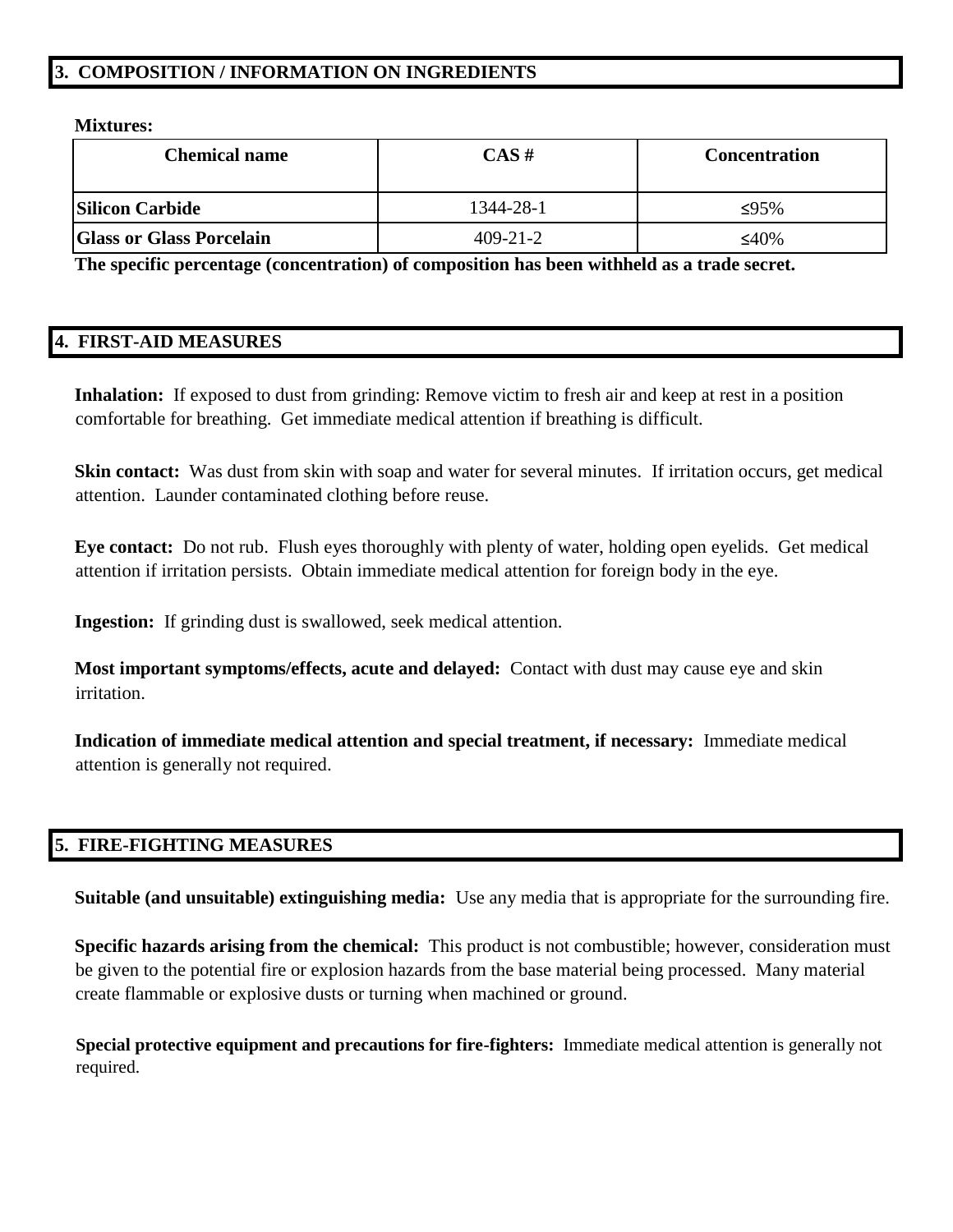### **6. ACCIDENTAL RELEASE MEASURES**

**Personal precautions, protective equipment, and emergency procedures:** Wear appropriate respirator and protective clothing as needed to avoid eye contact and inhalation of dust.

**Environmental precautions:** Avoid contamination of water supplies and environmental release. Report spill as require to authorities.

**Methods and materials for containment and cleaning up:** Carefully collect dry material, avoiding the creation of airborne dust. Place in a suitable container for disposal.

### **7. HANDLING AND STORAGE**

**Precautions for safe handling:** Avoid breathing dust. Use with adequate ventilation. Avoid eye and skin contact with grinding dust. Wear suitable gloves, eye protection and appropriate protective clothing according to the operation. Wash thoroughly after handling. Consider potential exposure to components of the base materials or coating being ground. Refer to OSHA's substance specific standards for additional work practice requirements where

**Conditions for safe storage, including any incompatibilities:** Store in accordance with ANSI B7.1. Protect abrasive wheels from damage.

### **8. EXPOSURE CONTROLS / PERSONAL PROTECTION**

#### **Exposure guidelines:**

| Silicon Carbide          | $[0.1 \text{ mg/m3 f/cc}(F)$ TWA ACGIH TL:V (including whiskers)<br>15 mg/m3 TWA OSHA PEL (total dust)<br>5 mg/m3 TWA OSHA PEL (respirable fraction) |
|--------------------------|------------------------------------------------------------------------------------------------------------------------------------------------------|
| Glass or Glass/Porcelain | None established                                                                                                                                     |

**Appropriate engineering controls:** Use local exhaust or general ventilation as required to minimize exposure to dust and maintain the concentration contaminants below the TLVs.

#### **Individual protection measure, such as person protective equipment:**

**Respiratory protection:** Use NIOSH approved respiration of exposure limits are exceeded or where dust exposure are excessive. Consider the potential for exposure to components of the coating or base material being ground in selecting proper respiratory protection. Refer to OSHA's specific standards for lead, cadmium, etc. where appropriate. Selection of respiratory protection depends on the contaminant type, for and concentration. Select and use respirators in accordance with OSHA 1910.134 and good industrial hygiene practice.

**Skin protection:** Cloth of leather gloves recommended.

**Eye protection:** Safety goggles or face shield over safety glasses with side shields.

**Other:** Protective clothing as needed to prevent contamination of personal clothing. Hearing protection may be required.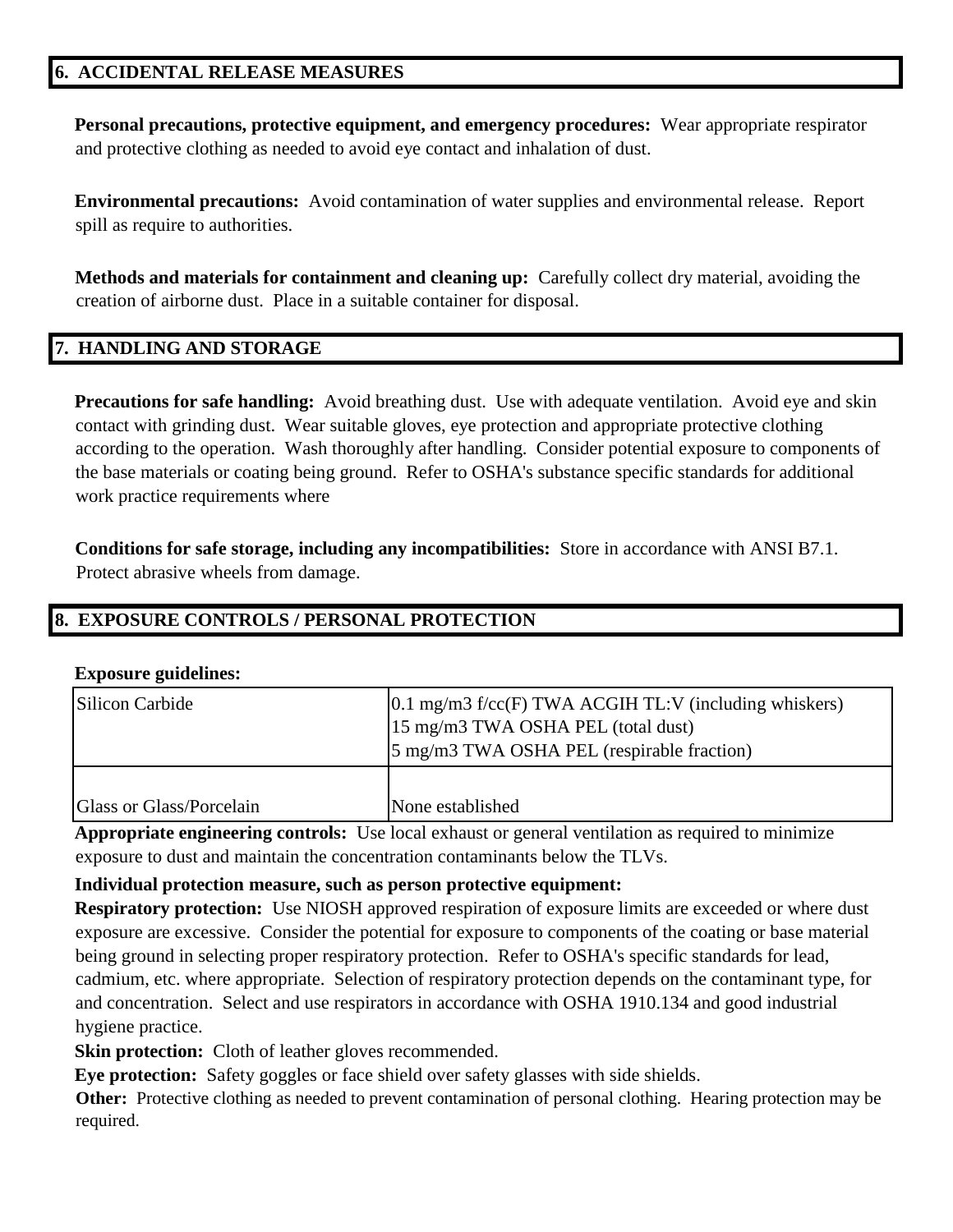## **9. PHYSICAL AND CHEMICAL PROPERTIES**

**Appearance (physical state, color, etc.):** Solid wheel or hone of various colors. Mostly green or black **Odor:** No odor

| <b>Odor threshold:</b> Not applicable                           | <b>pH</b> : Not applicable                                 |  |
|-----------------------------------------------------------------|------------------------------------------------------------|--|
| <b>Melting point/freezing point:</b> Not applicable             | Initial boiling point and boiling range: Not<br>applicable |  |
| eFlash point: Non-Combustible                                   | <b>Evaporation rate:</b> Not applicable                    |  |
| <b>Flammability (solid, gas):</b> Not applicable                | <b>UEL:</b> Not applicable                                 |  |
| <b>Flammable limits:</b> Not applicable                         | <b>Vapor density:</b> Not applicable                       |  |
| <b>Vapor pressure:</b> Not applicable                           | <b>Solubility(ies):</b> Very slightly                      |  |
| <b>Relative density: 1.5-3.1</b>                                | <b>Auto-ignition temperature:</b> Not applicable           |  |
| <b>Partition coefficient: n-etanol/water: Not</b><br>applicable | <b>Viscosity:</b> Not applicable                           |  |
| <b>Decomposition temperature:</b> Not applicable                |                                                            |  |

### **10. STABILITY AND REACTIVITY**

**Reactivity:** Not reactive

**Chemical stability:** Stable

**Possibility of hazardous reactions:** Will not occur

**Conditions to avoid:** None known

**Incompatible materials:** Strong acids and bases

**Hazardous decomposition products:** Dust from grinding could contain ingredients listed in Section 3 and other potentially more hazardous components of the base material being ground or coating applied to the base material.

## **11. TOXICOLOGICAL INFORMATION**

#### **Likely routes of exposure:**

**Inhalation:** Dust may cause respiratory irritation.

 **Ingestion:** None expected under normal use conditions. Swallowing large pieces may cause obstruction the gastrointestinal tract.

**Skin contact:** Contact with dust may cause skin irritation.

 **Eye contact:** Dust particles may cause abrasive injury to the eyes.

**Chronic effects from short and long-term exposure:** Long-term overexposure to respirable dust may cause lung damage (fibrosis) with symptoms of coughing, shortness of breath and diminished breathing capacity. Chronic effects may be aggravated by smoking. Prolonged exposure to elevated noise levels during operations may affect hearing. A greater hazard, in most cased, is the exposure to the dust/fumes from the material or paint/coatings being ground. Most of the dust generated during grinding is from the base material being ground and the potential hazard from this exposure must be evaluated.

**Numerical measures of toxicity:** This product and its components are not acutely toxic.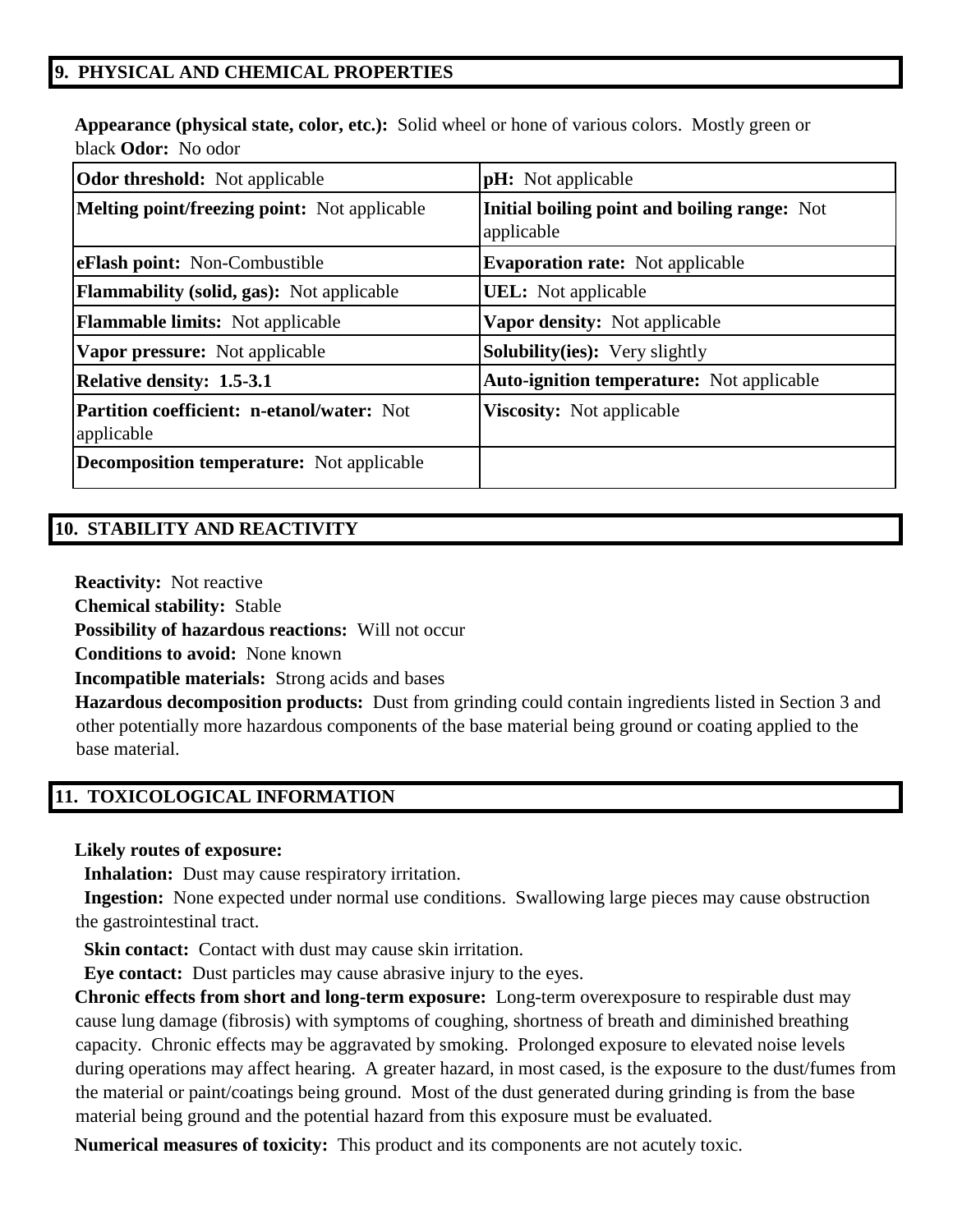**Carcinogenicity:** None of the components are listed as a carcinogen or potential carcinogen by OSHA, NTP or IRAC.

# **12. ECOLOGICAL INFORMATION**

**Ecotoxicity:** No data available.

**Persistence and degradability:** Biodegradation is not applicable to inorganic compounds.

**Bioaccumulative potential:** No data available

**Mobility in soil:** No data available

**Other adverse effects:** No data available

# **13. DISPOSAL CONSIDERATIONS**

Dispose in accordance with all applicable local, state/provincial and federal regulations. Local regulations may be more stringent than regional and nation requirements. It is the responsibility of the waste generator to determine the toxicity and physical characteristics of the material to determine the proper waste identification and disposal in compliance with applicable regulations.

### **14. TRANSPORT INFORMATION**

|            |      | <b>UN Number Proper shipping name</b> | <b>Hazard Class</b> | Packing<br><b>Group</b> | <b>Environmental</b><br><b>Hazard</b> |
|------------|------|---------------------------------------|---------------------|-------------------------|---------------------------------------|
| <b>DOT</b> | None | Not regulated                         | None                | None                    | None                                  |
| <b>TDG</b> | None | Not regulated                         | None                | None                    | None                                  |

**Transport in bulk (according to Annex II of MARPOL, 73/78 and the IBC Code):**

**Special precautions:** None identified.

# **15. REGULATORY INFORMATION**

**SARA Section 311/312 Hazard Categories:** Not applicable (manufactured articles)

**SARA Section 313:** This product contains the following toxic chemicals subject to the reporting requirements of Section 313 of Title III of the Superfund Amendments and Reauthorization Act of 1986 and 40 CFR Part 372 (Toxic Chemical Release Reporting).

| $\alpha$ man $\alpha$ man $\theta$<br><b>ALLO</b> | AA  | -----<br>$\mathbf{0}$<br>′0 |
|---------------------------------------------------|-----|-----------------------------|
| . –<br>one<br>.                                   | --- | $---$                       |

**California Proposition 65: WARNING** You create dust when you cut, sand, drill or grind materials such as wood, point, cement, masonry or metal. This dust often contains chemicals known to cause cancer, birth defects or other reproductive harm.

This product has been classified under the CPR and this SDS discloses information elements require by the CPR>